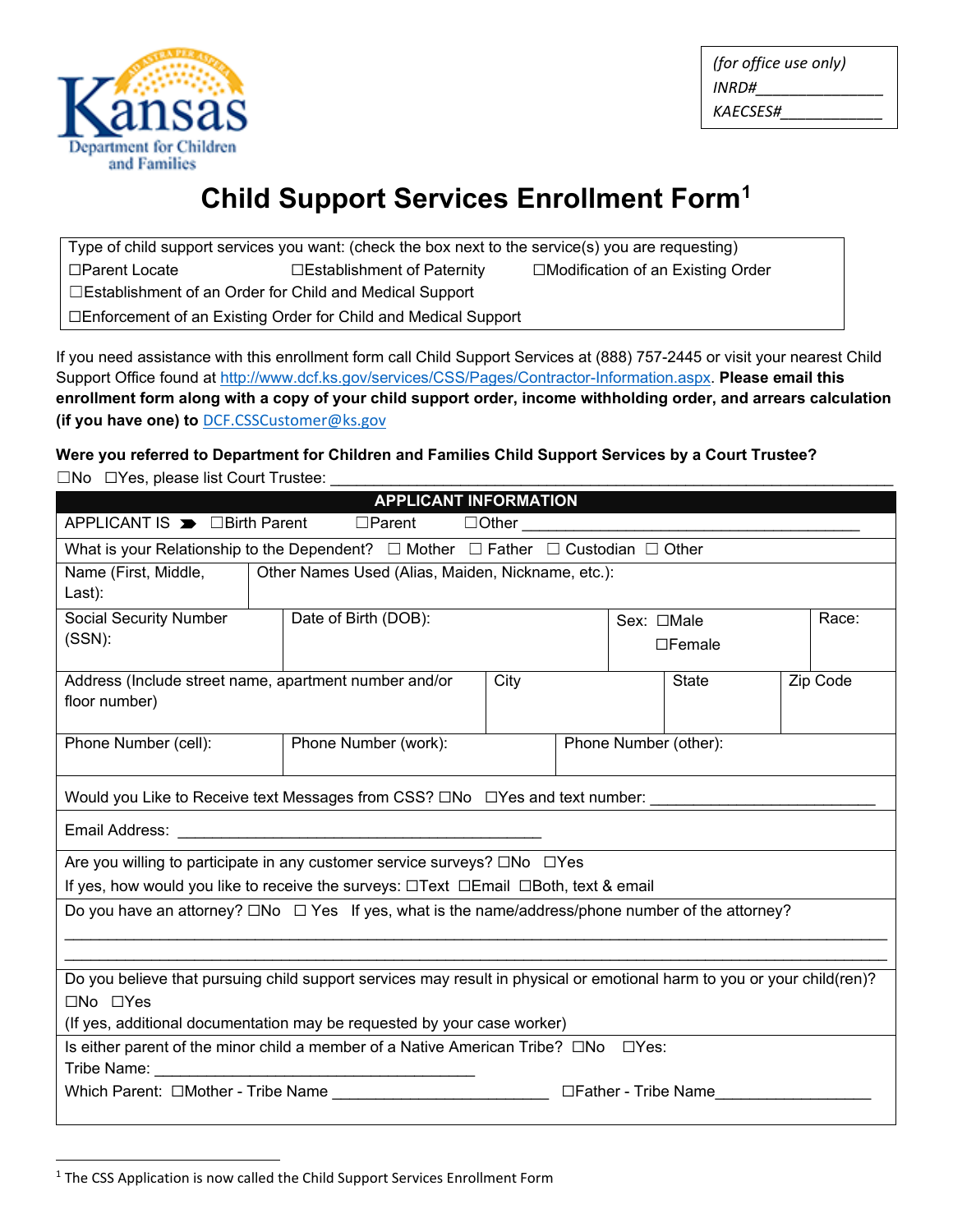| If you are a tribal member you may to choose to have your case worked by the tribal agency or our agency. Please<br>check the box below if you wish to open your case with the tribe. If so, we will mail your enrollment form to their |                      |  |         |                                 |                  |                       |                  |                  |          |
|-----------------------------------------------------------------------------------------------------------------------------------------------------------------------------------------------------------------------------------------|----------------------|--|---------|---------------------------------|------------------|-----------------------|------------------|------------------|----------|
| agency. You may contact them for questions about their program. Check one box:                                                                                                                                                          |                      |  |         |                                 |                  |                       |                  |                  |          |
| $\Box$ Delaware Tribe<br>$\Box$ PBPN Tribe<br>□ Kickapoo                                                                                                                                                                                |                      |  |         |                                 |                  |                       |                  |                  |          |
| 5100 Tuxedo Blvd, Ste C                                                                                                                                                                                                                 |                      |  |         | 11400 158 <sup>th</sup> Road    |                  |                       | P.O. Box 163     |                  |          |
| Bartlesville, OK 74006                                                                                                                                                                                                                  |                      |  |         | P.O. Box 174                    |                  |                       | Horton, KS 66439 |                  |          |
| (918) 337-6510                                                                                                                                                                                                                          |                      |  |         | Mayetta, KS 66509               |                  |                       | (877) 864-2902   |                  |          |
|                                                                                                                                                                                                                                         |                      |  |         | (785) 966-8330                  |                  |                       |                  |                  |          |
|                                                                                                                                                                                                                                         |                      |  |         | <b>OTHER PARENT INFORMATION</b> |                  |                       |                  |                  |          |
| Other Names Used (Alias, Maiden, Nickname, etc.):<br>Name (First, Middle, Last):                                                                                                                                                        |                      |  |         |                                 |                  |                       |                  |                  |          |
|                                                                                                                                                                                                                                         |                      |  |         |                                 |                  |                       |                  |                  |          |
| SSN:                                                                                                                                                                                                                                    | DOB/approximate age: |  |         |                                 |                  | Sex: □Male            |                  | Race:            |          |
|                                                                                                                                                                                                                                         |                      |  |         |                                 | $\square$ Female |                       |                  |                  |          |
| Address (Include street name, apartment number and/or                                                                                                                                                                                   |                      |  |         | City                            |                  | <b>State</b>          |                  |                  | Zip Code |
| floor number)                                                                                                                                                                                                                           |                      |  |         |                                 |                  |                       |                  |                  |          |
|                                                                                                                                                                                                                                         |                      |  |         |                                 |                  |                       |                  |                  |          |
| Phone Number (cell):                                                                                                                                                                                                                    | Phone Number (work): |  |         |                                 |                  | Phone Number (other): |                  |                  |          |
|                                                                                                                                                                                                                                         |                      |  |         |                                 |                  |                       |                  |                  |          |
| Email Address:                                                                                                                                                                                                                          | Height:              |  | Weight: |                                 | Hair Color:      |                       |                  | Eye Color:       |          |
|                                                                                                                                                                                                                                         |                      |  |         |                                 |                  |                       |                  |                  |          |
|                                                                                                                                                                                                                                         |                      |  |         |                                 |                  |                       |                  |                  |          |
| If yes, please provide name/address/phone number of employer:                                                                                                                                                                           |                      |  |         |                                 |                  |                       |                  |                  |          |
|                                                                                                                                                                                                                                         |                      |  |         |                                 |                  |                       |                  |                  |          |
|                                                                                                                                                                                                                                         |                      |  |         |                                 |                  |                       |                  |                  |          |
| Is the other parent receiving Social Security benefits? □No □Yes □ Unknown                                                                                                                                                              |                      |  |         |                                 |                  |                       |                  |                  |          |
| If yes, do you receive auxiliary benefits for the child(ren)? $\square$ No $\square$ Yes, \$                                                                                                                                            |                      |  |         |                                 |                  |                       | /month           |                  |          |
|                                                                                                                                                                                                                                         |                      |  |         |                                 |                  |                       |                  |                  |          |
| Is the other parent in the military? □No □Yes □Unknown<br>Does the other parent have a U.S. passport? □No □Yes □Unknown                                                                                                                 |                      |  |         |                                 |                  |                       |                  |                  |          |
| Does the other parent have an attorney? □No □Yes □Unknown                                                                                                                                                                               |                      |  |         |                                 |                  |                       |                  |                  |          |
| If yes, please provide name/address/phone number of attorney:                                                                                                                                                                           |                      |  |         |                                 |                  |                       |                  |                  |          |
|                                                                                                                                                                                                                                         |                      |  |         |                                 |                  |                       |                  |                  |          |
|                                                                                                                                                                                                                                         |                      |  |         |                                 |                  |                       |                  |                  |          |
| <b>DEPENDENT #1 INFORMATION</b>                                                                                                                                                                                                         |                      |  |         |                                 |                  |                       |                  |                  |          |
| Name (First, Middle, Last):                                                                                                                                                                                                             | SSN:                 |  |         | DOB:                            |                  |                       | Sex: □Male       |                  |          |
|                                                                                                                                                                                                                                         |                      |  |         |                                 |                  |                       |                  | $\square$ Female |          |
|                                                                                                                                                                                                                                         |                      |  |         |                                 |                  |                       |                  |                  |          |
| County & State Child Conceived:<br>City & State of Birth:                                                                                                                                                                               |                      |  |         |                                 |                  |                       |                  |                  |          |
|                                                                                                                                                                                                                                         |                      |  |         |                                 |                  |                       |                  |                  |          |
| Is Father Listed on Birth Certificate? □No □Yes<br>Was Mother Married During the Pregnancy? □No □Yes                                                                                                                                    |                      |  |         |                                 |                  |                       |                  |                  |          |
| If yes, please provide name of spouse:<br>If yes, please provide name of father:                                                                                                                                                        |                      |  |         |                                 |                  |                       |                  |                  |          |
|                                                                                                                                                                                                                                         |                      |  |         |                                 |                  |                       |                  |                  |          |
| Where was paternity established?<br>Has paternity been established for this child?<br>How was paternity established?                                                                                                                    |                      |  |         |                                 |                  |                       |                  |                  |          |
| (County/State)<br>□No □Yes □Unknown<br>□Court Order                                                                                                                                                                                     |                      |  |         |                                 |                  |                       |                  |                  |          |
| (If yes, then complete the next two boxes)<br>□Paternity Affidavit                                                                                                                                                                      |                      |  |         |                                 |                  |                       |                  |                  |          |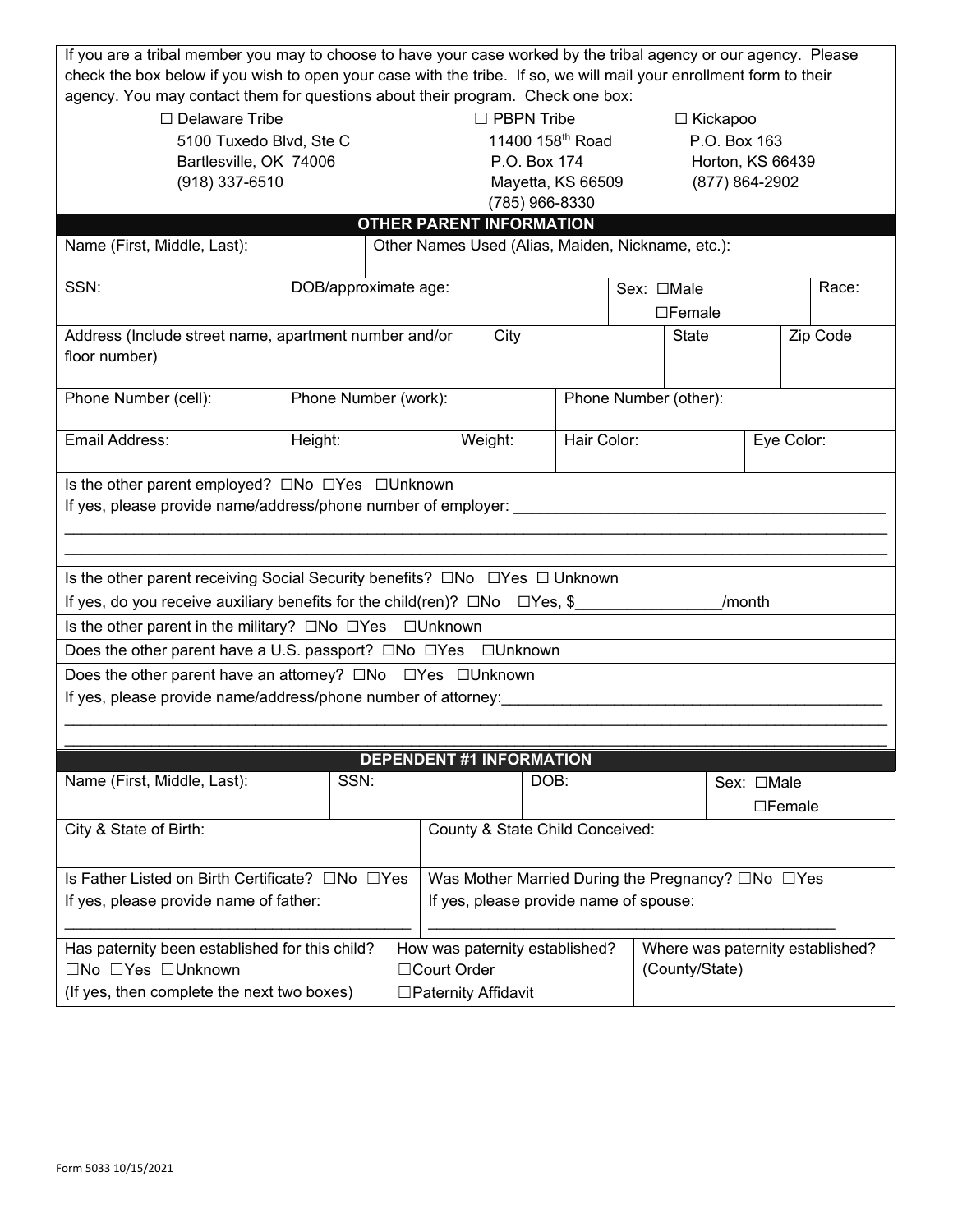| <b>DEPENDENT #2 INFORMATION</b>                                                                                                                                                                                                |                                                                                                                 |              |                                              |      |                                                    |                                                   |  |  |
|--------------------------------------------------------------------------------------------------------------------------------------------------------------------------------------------------------------------------------|-----------------------------------------------------------------------------------------------------------------|--------------|----------------------------------------------|------|----------------------------------------------------|---------------------------------------------------|--|--|
| Name (First, Middle, Last):<br>SSN:                                                                                                                                                                                            |                                                                                                                 |              | DOB:                                         |      |                                                    | Sex: □Male                                        |  |  |
|                                                                                                                                                                                                                                |                                                                                                                 |              |                                              |      |                                                    | $\square$ Female                                  |  |  |
| City & State of Birth:                                                                                                                                                                                                         |                                                                                                                 |              | County & State Child Conceived:              |      |                                                    |                                                   |  |  |
|                                                                                                                                                                                                                                |                                                                                                                 |              |                                              |      |                                                    |                                                   |  |  |
| Is Father Listed on Birth Certificate? □No □Yes                                                                                                                                                                                |                                                                                                                 |              |                                              |      |                                                    | Was Mother Married During the Pregnancy? □No □Yes |  |  |
| If yes, please provide name of father:                                                                                                                                                                                         |                                                                                                                 |              |                                              |      | If yes, please provide name of spouse:             |                                                   |  |  |
|                                                                                                                                                                                                                                |                                                                                                                 |              |                                              |      |                                                    |                                                   |  |  |
| Has paternity been established for this child?                                                                                                                                                                                 |                                                                                                                 |              | How was paternity established?               |      |                                                    |                                                   |  |  |
| □No □Yes □Unknown                                                                                                                                                                                                              |                                                                                                                 | □Court Order |                                              |      | Where was paternity established?<br>(County/State) |                                                   |  |  |
| (If yes, then complete the next two boxes)                                                                                                                                                                                     |                                                                                                                 |              | □ Paternity Affidavit                        |      |                                                    |                                                   |  |  |
|                                                                                                                                                                                                                                |                                                                                                                 |              | <b>DEPENDENT #3 INFORMATION</b>              |      |                                                    |                                                   |  |  |
| Name (First, Middle, Last):                                                                                                                                                                                                    |                                                                                                                 | SSN:         |                                              | DOB: |                                                    |                                                   |  |  |
|                                                                                                                                                                                                                                |                                                                                                                 |              |                                              |      |                                                    | Sex: □Male                                        |  |  |
|                                                                                                                                                                                                                                |                                                                                                                 |              |                                              |      |                                                    | $\square$ Female                                  |  |  |
| City & State of Birth:                                                                                                                                                                                                         |                                                                                                                 |              | County & State Child Conceived:              |      |                                                    |                                                   |  |  |
|                                                                                                                                                                                                                                |                                                                                                                 |              |                                              |      |                                                    |                                                   |  |  |
| Is Father Listed on Birth Certificate? □No □Yes                                                                                                                                                                                |                                                                                                                 |              |                                              |      |                                                    | Was Mother Married During the Pregnancy? □No □Yes |  |  |
| If yes, please provide name of father:                                                                                                                                                                                         |                                                                                                                 |              |                                              |      | If yes, please provide name of spouse:             |                                                   |  |  |
|                                                                                                                                                                                                                                |                                                                                                                 |              |                                              |      |                                                    |                                                   |  |  |
| Has paternity been established for this child?                                                                                                                                                                                 |                                                                                                                 |              | How was paternity established?               |      |                                                    | Where was paternity established?                  |  |  |
| □No □Yes □Unknown                                                                                                                                                                                                              |                                                                                                                 |              | (County/State)<br>□Court Order               |      |                                                    |                                                   |  |  |
| (If yes, then complete the next two boxes)                                                                                                                                                                                     |                                                                                                                 |              | □ Paternity Affidavit                        |      |                                                    |                                                   |  |  |
|                                                                                                                                                                                                                                | (If you have additional dependents, please attached a separate sheet with information)                          |              |                                              |      |                                                    |                                                   |  |  |
|                                                                                                                                                                                                                                |                                                                                                                 |              | <b>LEGAL INFORMATION</b>                     |      |                                                    |                                                   |  |  |
| Is there a child support order(s) for the child(ren)? $\Box$ No $\Box$ Yes (If yes, please complete the section below):                                                                                                        |                                                                                                                 |              |                                              |      |                                                    |                                                   |  |  |
| For which child(ren)?                                                                                                                                                                                                          | Child $#1$ :                                                                                                    |              | Child #2:                                    |      |                                                    | Child #3                                          |  |  |
|                                                                                                                                                                                                                                |                                                                                                                 |              |                                              |      |                                                    |                                                   |  |  |
|                                                                                                                                                                                                                                | Child #4:                                                                                                       |              | Child #5:                                    |      | Child #6:                                          |                                                   |  |  |
|                                                                                                                                                                                                                                |                                                                                                                 |              |                                              |      |                                                    |                                                   |  |  |
| <b>Court Case Number:</b>                                                                                                                                                                                                      | County:                                                                                                         | State:       |                                              |      |                                                    |                                                   |  |  |
|                                                                                                                                                                                                                                |                                                                                                                 |              |                                              |      |                                                    |                                                   |  |  |
| <b>MEDICAL INFORMATION</b>                                                                                                                                                                                                     |                                                                                                                 |              |                                              |      |                                                    |                                                   |  |  |
| Is someone providing health insurance for the child(ren): $\square$ No $\square$ Yes $\square$ Unknown                                                                                                                         |                                                                                                                 |              |                                              |      |                                                    |                                                   |  |  |
|                                                                                                                                                                                                                                |                                                                                                                 |              |                                              |      |                                                    |                                                   |  |  |
|                                                                                                                                                                                                                                | Relationship to the child(ren): example and the contract of the contract of the contract of the contract of the |              |                                              |      |                                                    |                                                   |  |  |
| What type of insurance is being provided? $\Box$ Private Insurance $\Box$ State of Kansas Insurance                                                                                                                            |                                                                                                                 |              |                                              |      |                                                    |                                                   |  |  |
|                                                                                                                                                                                                                                |                                                                                                                 |              |                                              |      |                                                    |                                                   |  |  |
|                                                                                                                                                                                                                                |                                                                                                                 |              |                                              |      |                                                    |                                                   |  |  |
|                                                                                                                                                                                                                                |                                                                                                                 |              |                                              |      |                                                    |                                                   |  |  |
|                                                                                                                                                                                                                                |                                                                                                                 |              |                                              |      |                                                    |                                                   |  |  |
|                                                                                                                                                                                                                                |                                                                                                                 |              |                                              |      |                                                    |                                                   |  |  |
|                                                                                                                                                                                                                                |                                                                                                                 |              |                                              |      |                                                    |                                                   |  |  |
| What type of coverage is provided: □ Medical □Pharmacy □ Dental □Optical/Vision                                                                                                                                                |                                                                                                                 |              |                                              |      |                                                    |                                                   |  |  |
| Effective Date: National Property of the Contract of the Contract of the Contract of the Contract of the Contract of the Contract of the Contract of the Contract of the Contract of the Contract of the Contract of the Contr |                                                                                                                 |              |                                              |      |                                                    |                                                   |  |  |
| Is this insurance provided through an employer? □No □Yes                                                                                                                                                                       |                                                                                                                 |              |                                              |      |                                                    |                                                   |  |  |
|                                                                                                                                                                                                                                |                                                                                                                 |              |                                              |      |                                                    |                                                   |  |  |
| Phone number of the employer:                                                                                                                                                                                                  |                                                                                                                 |              |                                              |      |                                                    |                                                   |  |  |
|                                                                                                                                                                                                                                |                                                                                                                 |              | <b>APPLICANT'S AFFIRMATION AND AGREEMENT</b> |      |                                                    |                                                   |  |  |
|                                                                                                                                                                                                                                |                                                                                                                 |              |                                              |      |                                                    |                                                   |  |  |